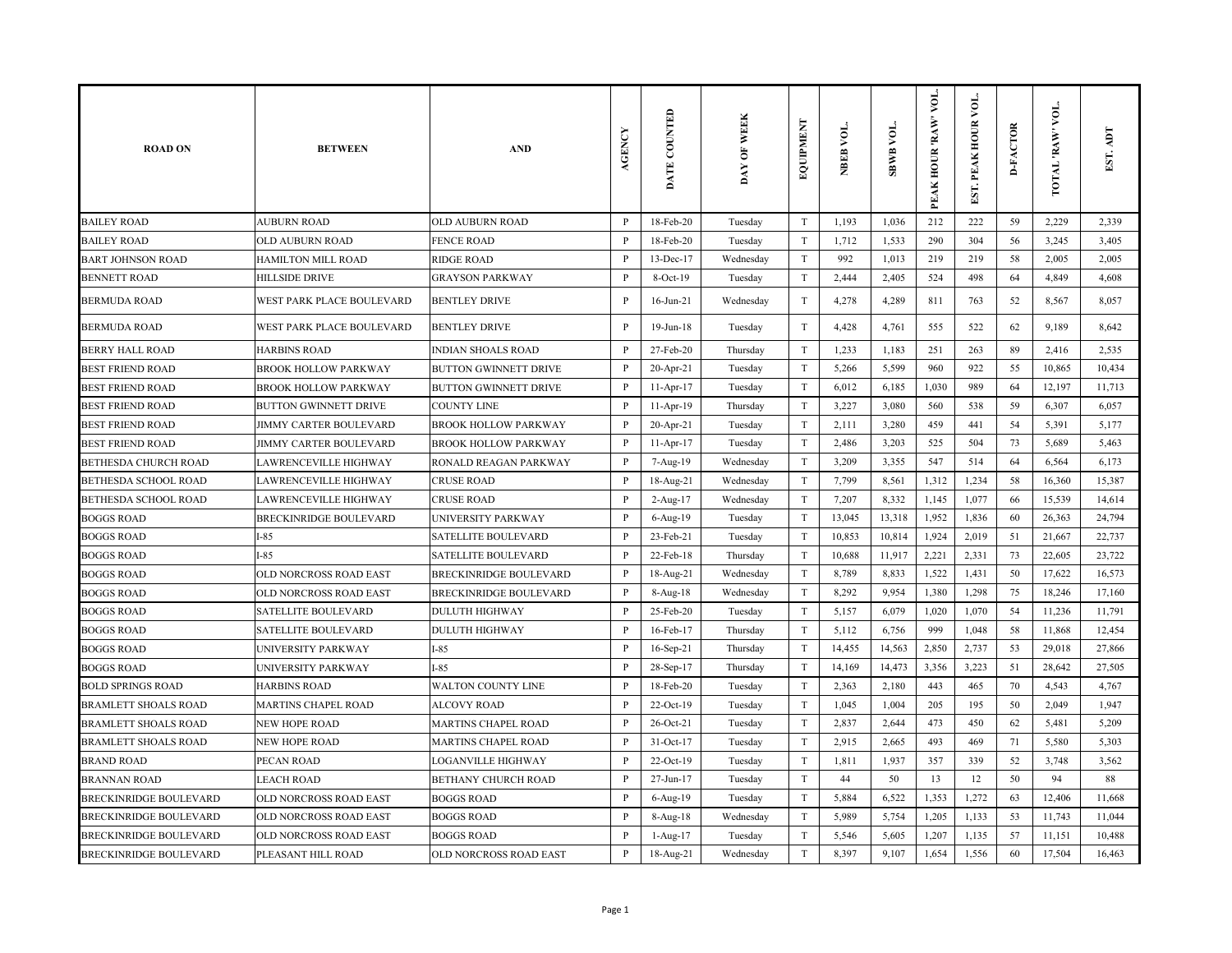| <b>ROAD ON</b>                | <b>BETWEEN</b>                | <b>AND</b>                       | <b>AGENCY</b> | DATE COUNTED    | DAY OF WEEK | EQUIPMENT                 | NBEB VOL. | SBWB VOL. | VOL.<br>PEAK HOUR 'RAW' | EST. PEAK HOUR VOI | <b>D-FACTOR</b> | TOTAL 'RAW' VOL. | Ę<br>EST. |
|-------------------------------|-------------------------------|----------------------------------|---------------|-----------------|-------------|---------------------------|-----------|-----------|-------------------------|--------------------|-----------------|------------------|-----------|
| <b>BRECKINRIDGE BOULEVARD</b> | PLEASANT HILL ROAD            | OLD NORCROSS ROAD EAST           | $\mathbf{P}$  | 8-Aug-18        | Wednesday   | T                         | 8,808     | 8,089     | 1,418                   | 1,334              | 52              | 16,897           | 15,892    |
| <b>BRISCOE ROAD</b>           | CAMP MITCHELL ROAD            | HOKE O'KELLY MILL ROAD           | P             | 22-Oct-19       | Tuesday     | T                         | 906       | 919       | 202                     | 192                | 59              | 1,825            | 1,734     |
| <b>BRITT DRIVE</b>            | STONE MOUNTAIN HIGHWAY        | <b>BRUCKNER BOULEVARD</b>        | $\mathbf{P}$  | 22-Jul-21       | Thursday    | T                         | 273       | 263       | 51                      | 49                 | 52              | 536              | 515       |
| <b>BRITT DRIVE</b>            | STONE MOUNTAIN HIGHWAY        | <b>BRUCKNER BOULEVARD</b>        | $\mathbf{P}$  | 5-Jul-17        | Wednesday   | T                         | 292       | 252       | 60                      | 58                 | 52              | 544              | 522       |
| <b>BRITT ROAD</b>             | <b>JIMMY CARTER BOULEVARD</b> | OLD NORCROSS-TUCKER ROAD         | $\mathbf{P}$  | 25-May-21       | Tuesday     | $\mathbf T$               | 6,713     | 6,591     | 1,135                   | 1,079              | 63              | 13,304           | 12,644    |
| <b>BRITT ROAD</b>             | JIMMY CARTER BOULEVARD        | OLD NORCROSS-TUCKER ROAD         | $\, {\bf P}$  | 17-May-18       | Thursday    | $\ensuremath{\mathrm{T}}$ | 7,135     | 6,923     | 1,126                   | 1,070              | 66              | 14,058           | 13,361    |
| <b>BRITT ROAD</b>             | OLD NORCROSS-TUCKER ROAD      | <b>COUNTY LINE</b>               | $\mathbf{P}$  | $15$ -Apr-21    | Thursday    | T                         | 5,843     | 5,589     | 1,082                   | 1,039              | 69              | 11,432           | 10,978    |
| <b>BRITT ROAD</b>             | OLD NORCROSS-TUCKER ROAD      | <b>COUNTY LINE</b>               | $\mathbf{P}$  | $3-Apr-18$      | Tuesday     | T                         | 5,600     | 5,855     | 938                     | 901                | 67              | 11,455           | 11,000    |
| <b>BRITT STREET</b>           | <b>ROSEBUD ROAD</b>           | <b>LOGANVILLE HIGHWAY</b>        | $\mathbf{P}$  | $26$ -Oct-21    | Tuesday     | T                         | 424       | 418       | 137                     | 130                | 59              | 842              | 800       |
| <b>BROGDON ROAD</b>           | <b>SUWANEE DAM ROAD</b>       | <b>NORTH PRICE ROAD</b>          | $\, {\bf P}$  | 26-Jan-21       | Tuesday     | $\ensuremath{\mathrm{T}}$ | 1,119     | 885       | 179                     | 197                | 65              | 2,004            | 2,202     |
| <b>BROGDON ROAD</b>           | <b>SUWANEE DAM ROAD</b>       | <b>NORTH PRICE ROAD</b>          | P             | $10$ -Jan- $18$ | Wednesday   | T                         | 1,220     | 953       | 293                     | 322                | 71              | 2,173            | 2,388     |
| <b>BROOK HOLLOW PARKWAY</b>   | <b>BEST FRIEND ROAD</b>       | <b>JIMMY CARTER BOULEVARD</b>    | $\, {\bf P}$  | $11-Apr-19$     | Thursday    | T                         | 5,254     | 5,519     | 968                     | 930                | 74              | 10,773           | 10,345    |
| <b>BROOK HOLLOW PARKWAY</b>   | <b>BEST FRIEND ROAD</b>       | <b>JIMMY CARTER BOULEVARD</b>    | $\mathbf{P}$  | $13$ -Apr-17    | Thursday    | $\ensuremath{\mathrm{T}}$ | 5,294     | 5,873     | 1,055                   | 1,013              | 65              | 11,167           | 10,724    |
| <b>BROOK HOLLOW PARKWAY</b>   | <b>CENTER WAY</b>             | <b>MITCHELL ROAD</b>             | $\, {\bf p}$  | 10-Apr-19       | Wednesday   | $\mathbf T$               | 8,690     | 10,399    | 1,686                   | 1,619              | 56              | 19,089           | 18,331    |
| <b>BROOK HOLLOW PARKWAY</b>   | <b>CENTER WAY</b>             | <b>MITCHELL ROAD</b>             | $\, {\bf p}$  | $3-Apr-18$      | Tuesday     | $\mathbf T$               | 8,825     | 9,839     | 1,458                   | 1,400              | 63              | 18,664           | 17,923    |
| <b>BROOK HOLLOW PARKWAY</b>   | <b>JIMMY CARTER BOULEVARD</b> | <b>CENTER WAY</b>                | $\mathbf{P}$  | 20-Apr-21       | Tuesday     | $\mathbf T$               | 9,428     | 9,184     | 1,796                   | 1,725              | 71              | 18,612           | 17,873    |
| <b>BROOK HOLLOW PARKWAY</b>   | <b>JIMMY CARTER BOULEVARD</b> | <b>CENTER WAY</b>                | $\mathbf{P}$  | $4 - Apr-18$    | Wednesday   | T                         | 10,015    | 9,319     | 1,674                   | 1,608              | 53              | 19,334           | 18,566    |
| <b>BROOK HOLLOW PARKWAY</b>   | MITCHELL ROAD                 | INDIAN TRAIL-LILBURN ROAD        | $\mathbf{P}$  | 21-Apr-21       | Wednesday   | T                         | 8,917     | 9,085     | 1,550                   | 1,488              | 51              | 18,002           | 17,287    |
| <b>BROOK HOLLOW PARKWAY</b>   | <b>MITCHELL ROAD</b>          | <b>INDIAN TRAIL-LILBURN ROAD</b> | $\, {\bf P}$  | $3-Apr-18$      | Tuesday     | T                         | 8,111     | 8,632     | 1,621                   | 1,557              | 66              | 16,743           | 16,078    |
| <b>BROOKS ROAD</b>            | <b>BRAMLETT SHOALS ROAD</b>   | <b>EWING CHAPEL ROAD</b>         | $\mathbf{P}$  | 18-Feb-20       | Tuesday     | $\ensuremath{\mathrm{T}}$ | 1,138     | 1,184     | 317                     | 333                | 89              | 2,322            | 2,437     |
| <b>BROOKS ROAD</b>            | <b>EWING CHAPEL ROAD</b>      | LUKE EDWARDS ROAD                | $\mathbf{P}$  | 18-Feb-20       | Tuesday     | $\ensuremath{\mathrm{T}}$ | 841       | 898       | 242                     | 254                | 86              | 1,739            | 1,825     |
| <b>BROWNLEE ROAD</b>          | <b>ROCKBRIDGE ROAD</b>        | <b>POUNDS ROAD</b>               | $\mathbf{P}$  | 20-May-21       | Thursday    | T                         | 440       | 413       | 82                      | 78                 | 72              | 853              | 811       |
| <b>BROWNLEE ROAD</b>          | <b>ROCKBRIDGE ROAD</b>        | <b>POUNDS ROAD</b>               | $\mathbf{P}$  | 17-May-17       | Wednesday   | T                         | 475       | 403       | 100                     | 95                 | 67              | 878              | 834       |
| <b>BRUCKNER BOULEVARD</b>     | <b>HEWATT ROAD</b>            | <b>NORTON ESTATES DRIVE</b>      | $\, {\bf P}$  | 22-Jul-21       | Thursday    | T                         | 778       | 779       | 134                     | 129                | 56              | 1,557            | 1,495     |
| <b>BRUSHY FORK ROAD</b>       | <b>ROSEBUD ROAD</b>           | OLD LOGANVILLE ROAD              | $\mathbf{P}$  | $15$ -Jun-21    | Tuesday     | T                         | 1,268     | 1,187     | 266                     | 250                | 54              | 2,455            | 2,309     |
| <b>BRUSHY FORK ROAD</b>       | <b>ROSEBUD ROAD</b>           | OLD LOGANVILLE ROAD              | $\mathbf{P}$  | $12$ -Jun- $18$ | Tuesday     | T                         | 1,079     | 1,129     | 192                     | 181                | 57              | 2,208            | 2,077     |
| <b>BUFORD DAM ROAD</b>        | <b>HALL COUNTY LINE</b>       | LITTLE MILL ROAD                 | P             | $21-Ian-21$     | Thursday    | T                         | 3,813     | 3,721     | 627                     | 689                | 58              | 7,534            | 8,279     |
| <b>BUFORD DAM ROAD</b>        | HALL COUNTY LINE              | LITTLE MILL ROAD                 | $\mathbf{P}$  | $16$ -Jan-20    | Thursday    | $\ensuremath{\mathrm{T}}$ | 3,521     | 3,501     | 772                     | 848                | 57              | 7,022            | 7,716     |
| <b>BUFORD DAM ROAD</b>        | <b>HALL COUNTY LINE</b>       | LITTLE MILL ROAD                 | P             | $16$ -Jan- $19$ | Wednesday   | T                         | 3,996     | 3,916     | 861                     | 946                | 55              | 7,912            | 8,694     |
| <b>BUFORD DAM ROAD</b>        | HALL COUNTY LINE              | LITTLE MILL ROAD                 | $\, {\bf p}$  | $11$ -Jan- $17$ | Wednesday   | $\ensuremath{\mathrm{T}}$ | 3,048     | 3,130     | 661                     | 726                | 54              | 6,178            | 6,789     |
| <b>BUFORD DAM ROAD</b>        | LITTLE MILL ROAD              | <b>SUWANEE DAM ROAD</b>          | P             | $21-Jan-21$     | Thursday    | T                         | 4,907     | 4,574     | 776                     | 853                | 63              | 9,481            | 10,419    |
| <b>BUFORD DAM ROAD</b>        | LITTLE MILL ROAD              | <b>SUWANEE DAM ROAD</b>          | $\mathbf{P}$  | 16-Jan-19       | Wednesday   | T                         | 4,570     | 4,291     | 979                     | 1,076              | 69              | 8,861            | 9,737     |
| <b>BUFORD DAM ROAD</b>        | LITTLE MILL ROAD              | <b>SUWANEE DAM ROAD</b>          | $\mathbf{P}$  | $10$ -Jan- $17$ | Tuesday     | T                         | 3,414     | 3,545     | 893                     | 981                | 66              | 6,959            | 7,647     |
| <b>BUFORD DAM ROAD</b>        | SUWANEE DAM ROAD              | FORSYTH COUNTY LINE              | $\mathbf{P}$  | $16$ -Jan- $20$ | Thursday    | $\ensuremath{\mathrm{T}}$ | 3,309     | 3,494     | 613                     | 674                | 56              | 6,803            | 7,476     |
| <b>BUFORD DAM ROAD</b>        | <b>SUWANEE DAM ROAD</b>       | FORSYTH COUNTY LINE              | $\mathbf{P}$  | $10$ -Jan- $17$ | Tuesday     | T                         | 3,855     | 3,879     | 1,011                   | 1,111              | 71              | 7,734            | 8.499     |